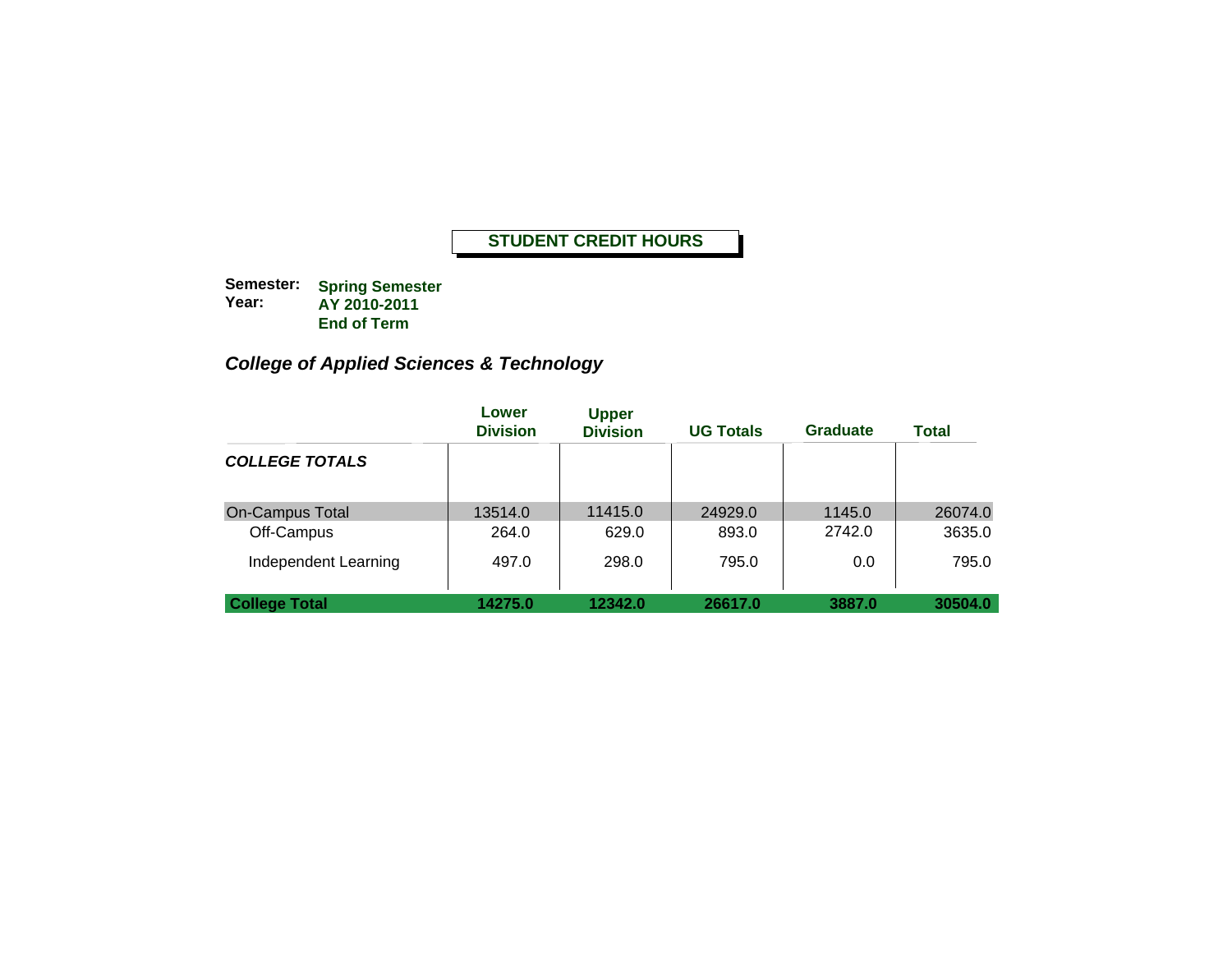**Semester: Year: Spring Semester AY 2010-2011 End of Term**

# *College of Architecture & Planning*

|                        | Lower<br><b>Division</b> | <b>Upper</b><br><b>Division</b> | <b>UG Totals</b> | <b>Graduate</b> | <b>Total</b> |
|------------------------|--------------------------|---------------------------------|------------------|-----------------|--------------|
| <b>COLLEGE TOTALS</b>  |                          |                                 |                  |                 |              |
| <b>On-Campus Total</b> | 2837.0                   | 2771.0                          | 5608.0           | 1687.0          | 7295.0       |
| Off-Campus             | 3.0                      | 137.0                           | 140.0            | 165.0           | 305.0        |
| Independent Learning   | 0.0                      | 0.0                             | 0.0              | 0.0             | 0.0          |
| <b>College Total</b>   | 2840.0                   | 2908.0                          | 5748.0           | 1852.0          | 7600.0       |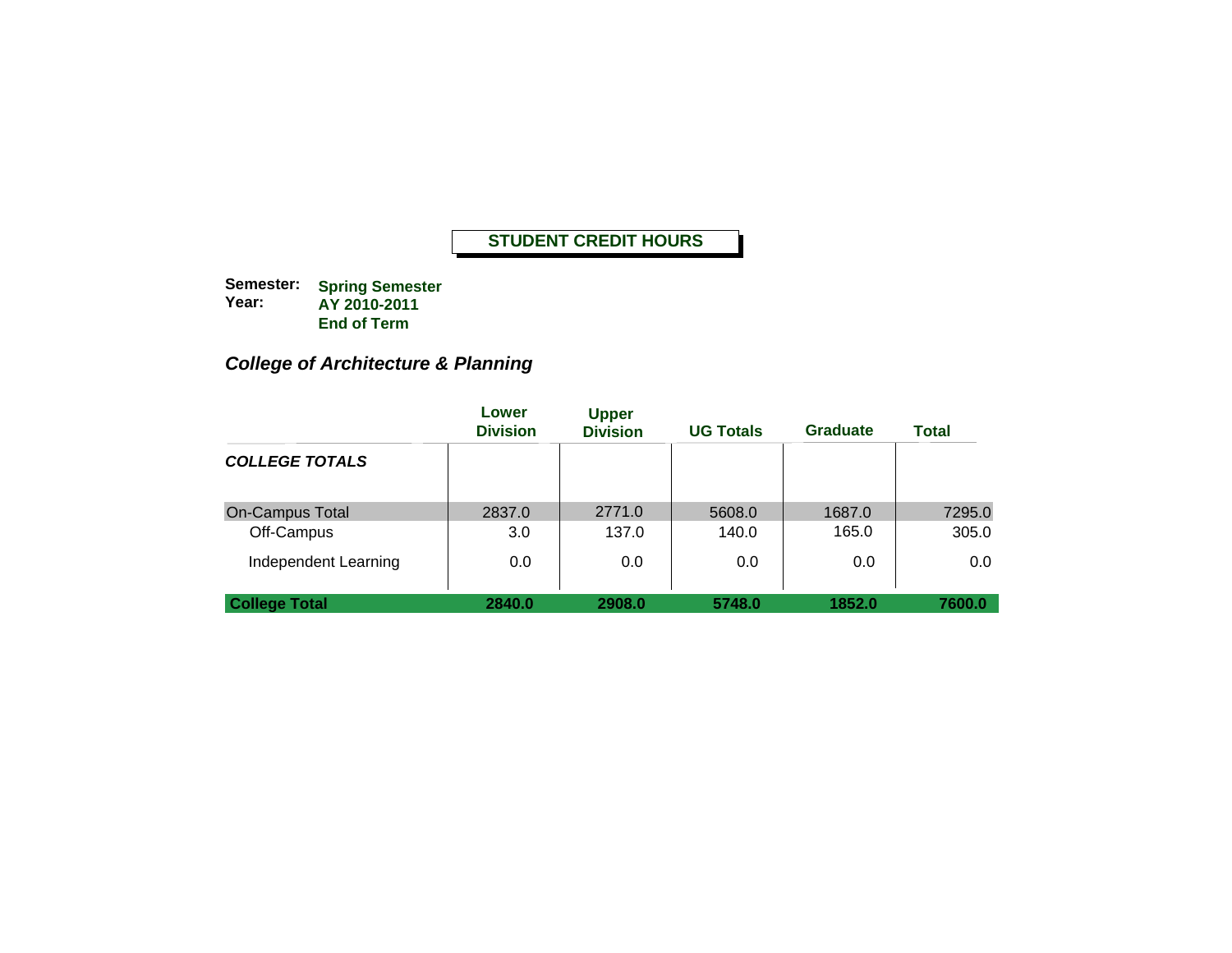**Semester: Year: Spring Semester AY 2010-2011 End of Term**

# *College of Business*

|                        | Lower<br><b>Division</b> | <b>Upper</b><br><b>Division</b> | <b>UG Totals</b> | <b>Graduate</b> | <b>Total</b> |
|------------------------|--------------------------|---------------------------------|------------------|-----------------|--------------|
| <b>COLLEGE TOTALS</b>  |                          |                                 |                  |                 |              |
| <b>On-Campus Total</b> | 14925.0                  | 11324.0                         | 26249.0          | 939.0           | 27188.0      |
| Off-Campus             | 4197.0                   | 825.0                           | 5022.0           | 1047.0          | 6069.0       |
| Independent Learning   | 907.0                    | 87.0                            | 994.0            | 0.0             | 994.0        |
| <b>College Total</b>   | 20029.0                  | 12236.0                         | 32265.0          | 1986.0          | 34251.0      |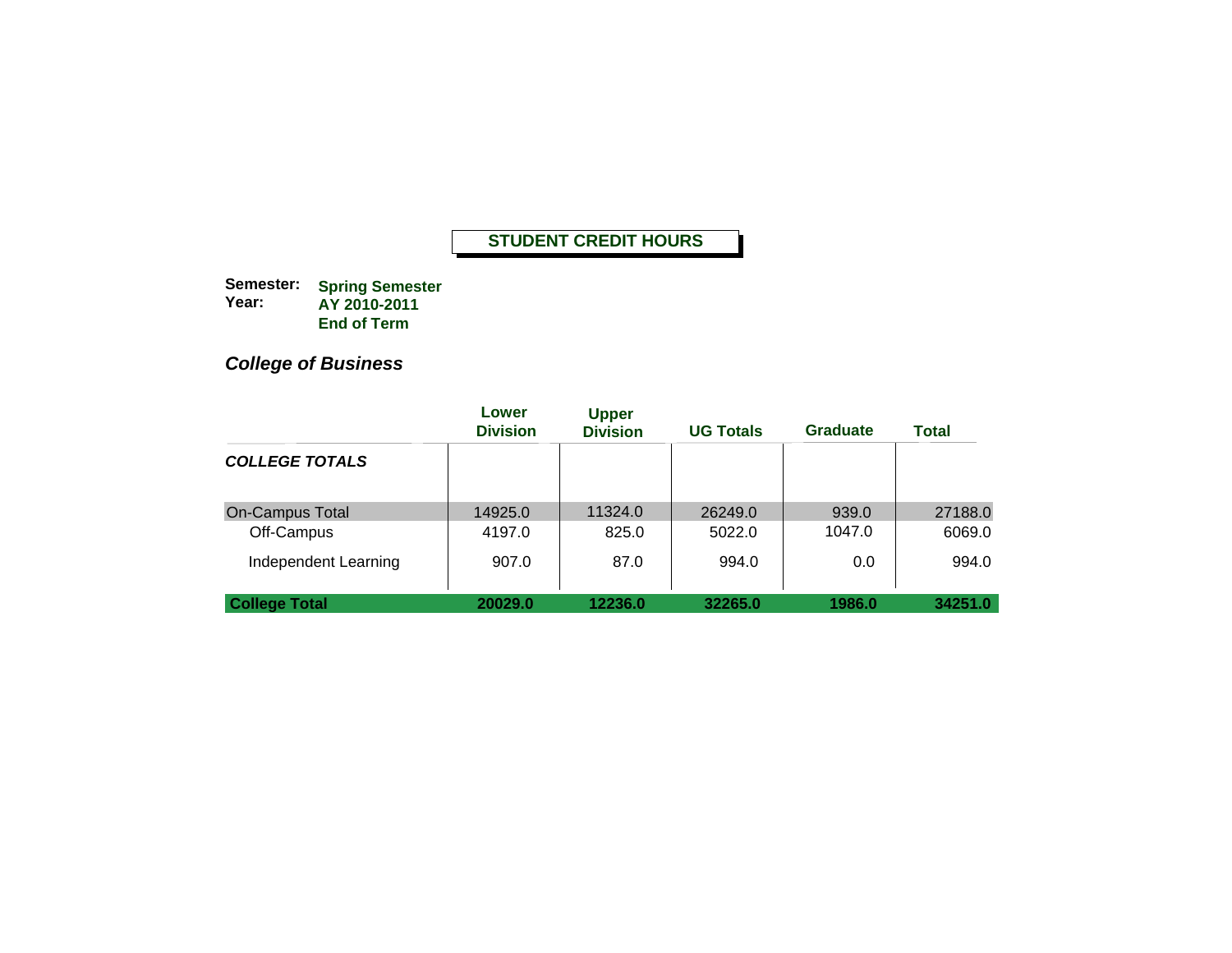**Semester: Year: Spring Semester AY 2010-2011 End of Term**

# *College of Communication, Information, & Media*

|                        | Lower<br><b>Division</b> | <b>Upper</b><br><b>Division</b> | <b>UG Totals</b> | <b>Graduate</b> | <b>Total</b> |
|------------------------|--------------------------|---------------------------------|------------------|-----------------|--------------|
| <b>COLLEGE TOTALS</b>  |                          |                                 |                  |                 |              |
| <b>On-Campus Total</b> | 10298.0                  | 7118.5                          | 17416.5          | 1496.0          | 18912.5      |
| Off-Campus             | 271.0                    | 164.0                           | 435.0            | 220.0           | 655.0        |
| Independent Learning   | 177.0                    | 18.0                            | 195.0            | 0.0             | 195.0        |
| <b>College Total</b>   | 10746.0                  | 7300.5                          | 18046.5          | 1716.0          | 19762.5      |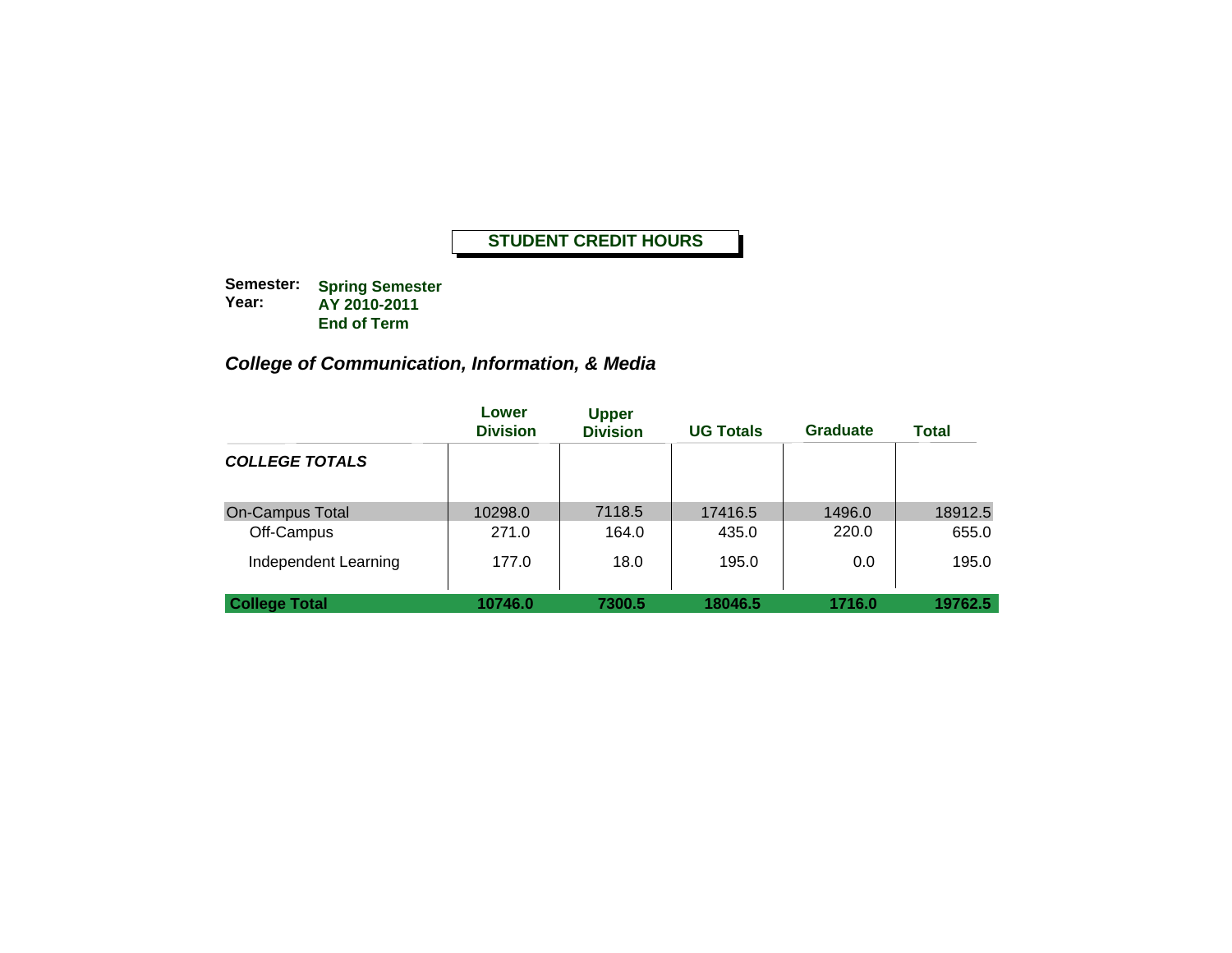**Semester: Year: Spring Semester AY 2010-2011 End of Term**

*College of Fine Arts*

|                        | Lower<br><b>Division</b> | <b>Upper</b><br><b>Division</b> | <b>UG Totals</b> | <b>Graduate</b> | <b>Total</b> |
|------------------------|--------------------------|---------------------------------|------------------|-----------------|--------------|
| <b>COLLEGE TOTALS</b>  |                          |                                 |                  |                 |              |
| <b>On-Campus Total</b> | 14382.0                  | 5526.5                          | 19908.5          | 917.0           | 20825.5      |
| Off-Campus             | 573.0                    | 0.0                             | 573.0            | 0.0             | 573.0        |
| Independent Learning   | 411.0                    | 0.0                             | 411.0            | 0.0             | 411.0        |
| <b>College Total</b>   | 15366.0                  | 5526.5                          | 20892.5          | 917.0           | 21809.5      |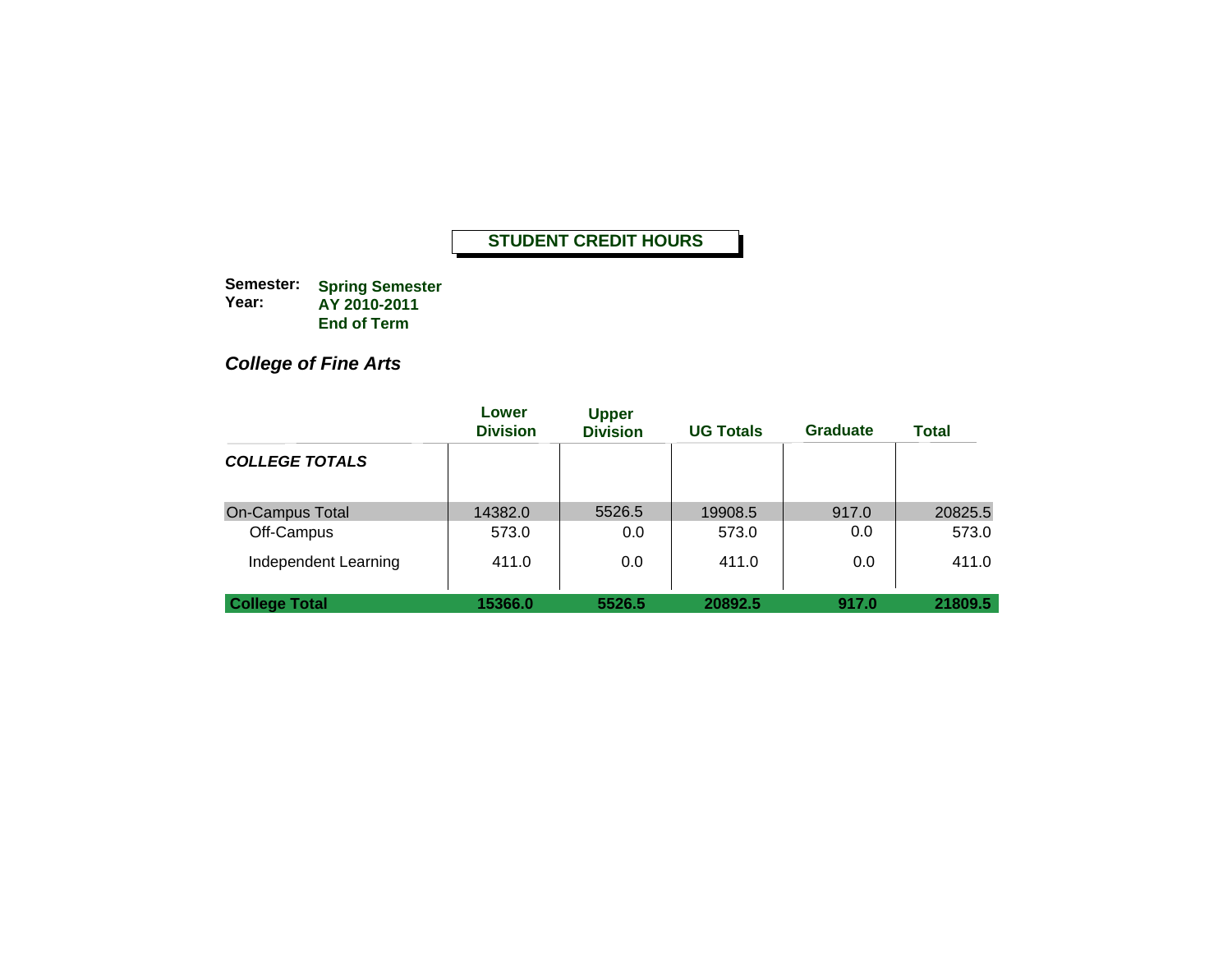**Semester: Year: Spring Semester AY 2010-2011 End of Term**

# *College of Sciences and Humanities*

|                        | Lower<br><b>Division</b> | <b>Upper</b><br><b>Division</b> | <b>UG Totals</b> | <b>Graduate</b> | Total    |
|------------------------|--------------------------|---------------------------------|------------------|-----------------|----------|
| <b>COLLEGE TOTALS</b>  |                          |                                 |                  |                 |          |
| <b>On-Campus Total</b> | 91101.0                  | 24386.0                         | 115487.0         | 5106.0          | 120593.0 |
| Off-Campus             | 8183.0                   | 1480.0                          | 9663.0           | 249.0           | 9912.0   |
| Independent Learning   | 4089.0                   | 843.0                           | 4932.0           | 0.0             | 4932.0   |
| <b>College Total</b>   | 103373.0                 | 26709.0                         | 130082.0         | 5355.0          | 135437.0 |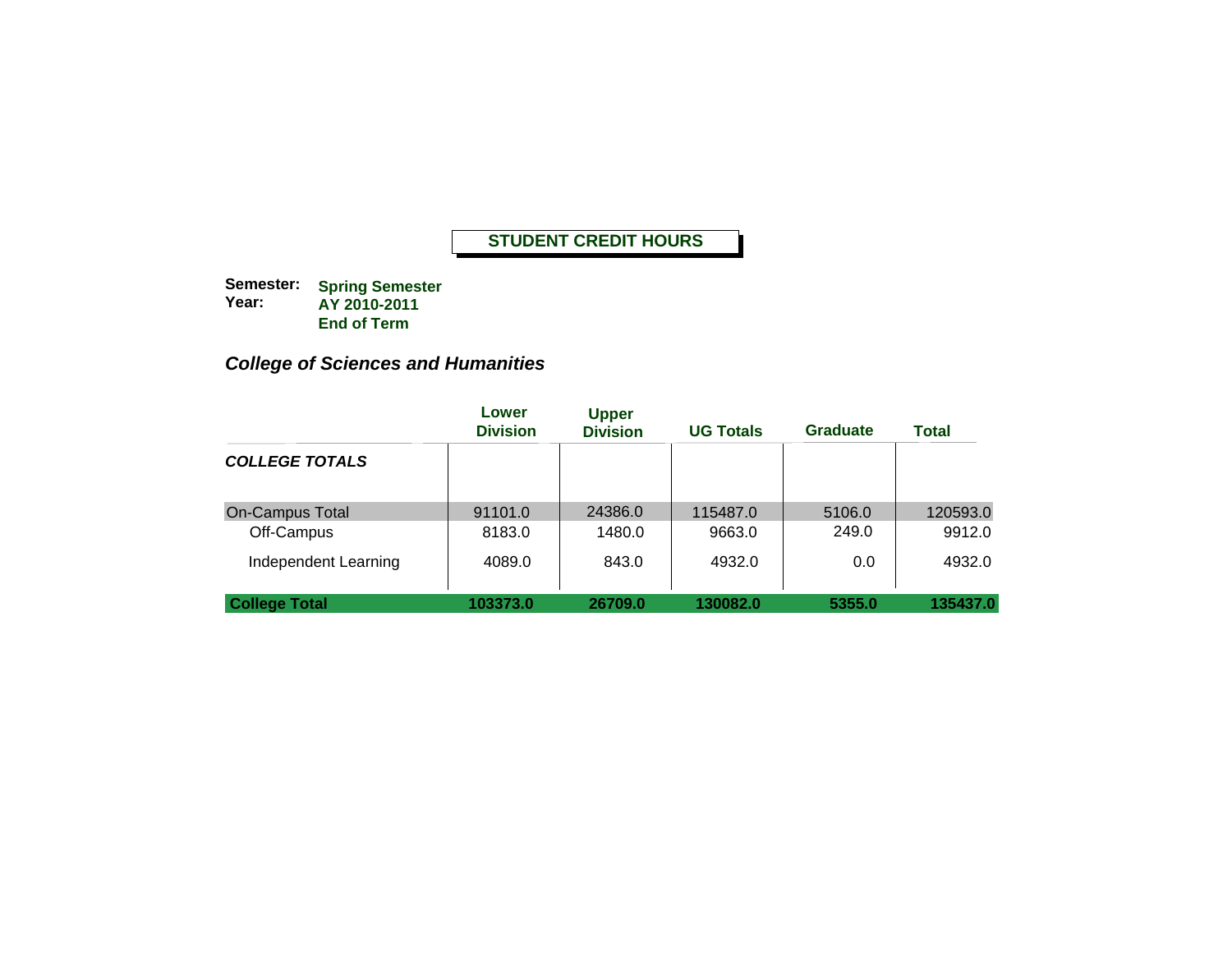**Semester: Year: Spring Semester AY 2010-2011 End of Term**

*Interdepartmental*

|                        | Lower<br><b>Division</b> | <b>Upper</b><br><b>Division</b> | <b>UG Totals</b> | <b>Graduate</b> | <b>Total</b> |
|------------------------|--------------------------|---------------------------------|------------------|-----------------|--------------|
| <b>COLLEGE TOTALS</b>  |                          |                                 |                  |                 |              |
| <b>On-Campus Total</b> | 319.0                    | 344.0                           | 663.0            | 24.0            | 687.0        |
| Off-Campus             | 0.0                      | 26.0                            | 26.0             | 0.0             | 26.0         |
| Independent Learning   | 0.0                      | 0.0                             | 0.0              | 0.0             | $0.0\,$      |
| <b>College Total</b>   | 319.0                    | 370.0                           | 689.0            | 24.0            | 713.0        |